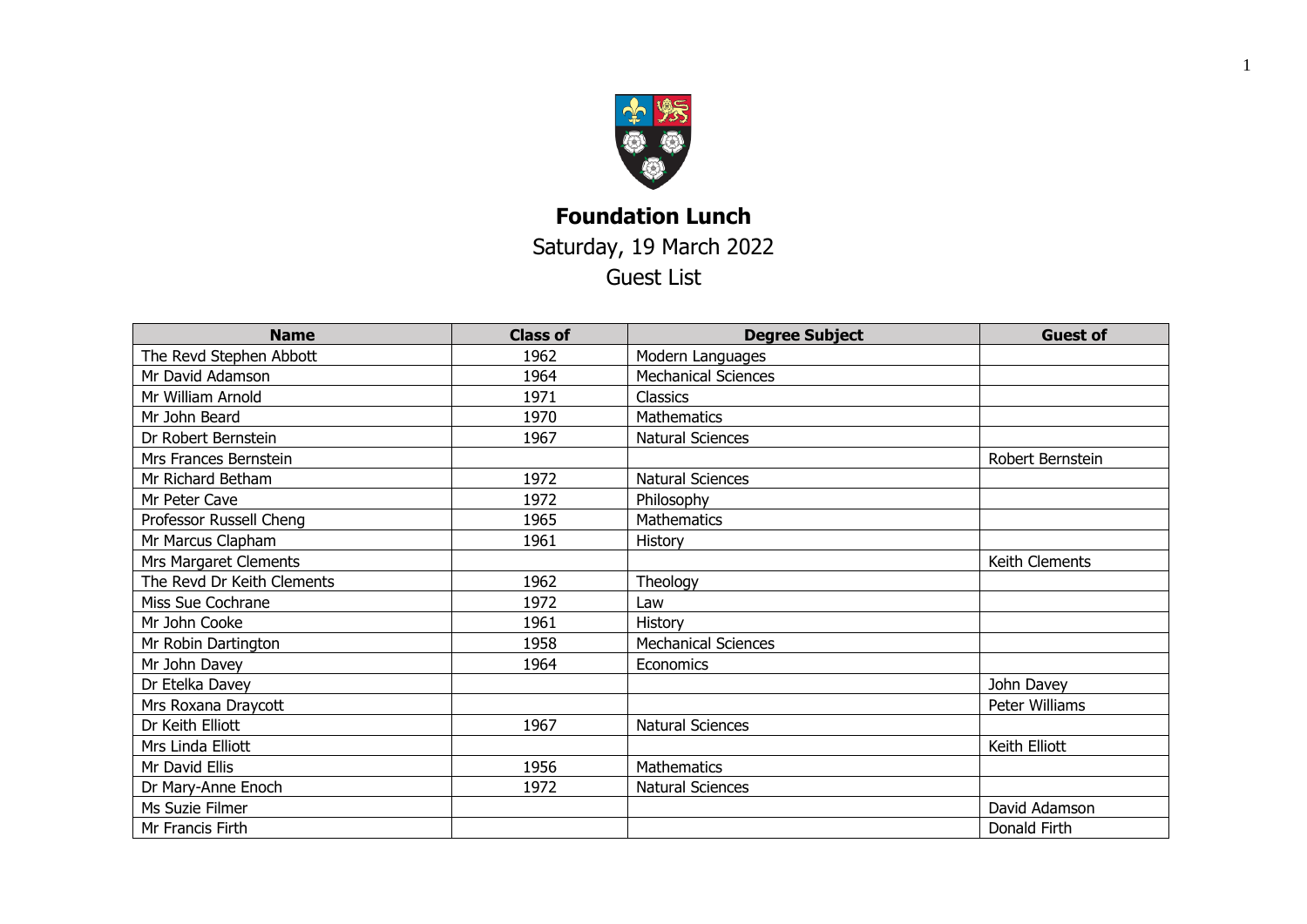| Dr Donald Firth                 | 1953                  | Modern Languages             |                          |
|---------------------------------|-----------------------|------------------------------|--------------------------|
| Dr Mark Fitzgerald              | 1970                  | English                      |                          |
| Miss Olivia Fitzgerald          | 2011                  | Classics                     |                          |
| Professor Richard Fortey        | 1965                  | <b>Natural Sciences</b>      |                          |
| Ms Jacqueline Fortey            |                       |                              | <b>Richard Fortey</b>    |
| Mr Henry Gewanter               | 1971                  | Social & Political Sciences  |                          |
| <b>Professor Donald Gillies</b> | 1962                  | <b>Moral Sciences</b>        |                          |
| Mr Michael Gorman               | 1963                  | <b>Natural Sciences</b>      |                          |
| Dr Eleanor Gouws-Williams       |                       |                              | <b>Brian Williams</b>    |
| Mrs Jane Grabiner               | 1972                  | Law                          |                          |
| Ms Sophie Grabiner              | 2011                  | Architecture                 |                          |
| Mr Richard Granville            | 1972                  | Mathematics                  |                          |
| Mrs Caroline Granville          |                       |                              | <b>Richard Granville</b> |
| Mr Peter Griffith               | 1960                  | English                      |                          |
| Mrs Catherine Harries           |                       |                              | <b>Clive Harries</b>     |
| Mr Clive Harries                | 1969                  |                              |                          |
| Mr Ken Harris                   | 1965                  | Theology & Religious Studies |                          |
| Professor Les Hatton            | 1967                  | Mathematics                  |                          |
| Mr Charlie Haviland             |                       |                              |                          |
| Ms Jane Haviland                |                       |                              |                          |
| Dr Katie Haworth                | 2021, Research Fellow |                              |                          |
| Mrs Ruth Hazeldine              |                       |                              | Michael Gorman           |
| Mr Alexander Hermon             | 1967                  | Anglo Saxon                  |                          |
| Professor Geoffrey Hosking      | 1960                  | Modern Languages             |                          |
| Mrs Anne Hosking                |                       |                              | Geoffrey Hosking         |
| Professor Dame Carrie Humphrey  | 1978, Fellow          | Asian Anthropology           |                          |
| Mr Gordon Jackson               | 1962                  | <b>Music</b>                 |                          |
| Dr Howard James                 | 1964                  | <b>Natural Sciences</b>      |                          |
| Mrs Dianne James                |                       |                              | Howard James             |
| <b>Professor David Jenkins</b>  | 1964                  | <b>Natural Sciences</b>      |                          |
| Mrs Pauline Jenkins             |                       |                              | David Jenkins            |
| Dr Richard Jones                | 1967                  | <b>Music</b>                 |                          |
| Dr Christopher Keyte            | 1955                  | <b>Music</b>                 |                          |
| Mr Bernard Krichefski           | 1962                  | Modern Languages             |                          |
| Ms Sally Leech                  |                       |                              | Peter Griffith           |
| Mrs Gillian Libretto            |                       |                              | Les Hatton               |
| Mrs Dianne Lomax                |                       |                              | John Lomax               |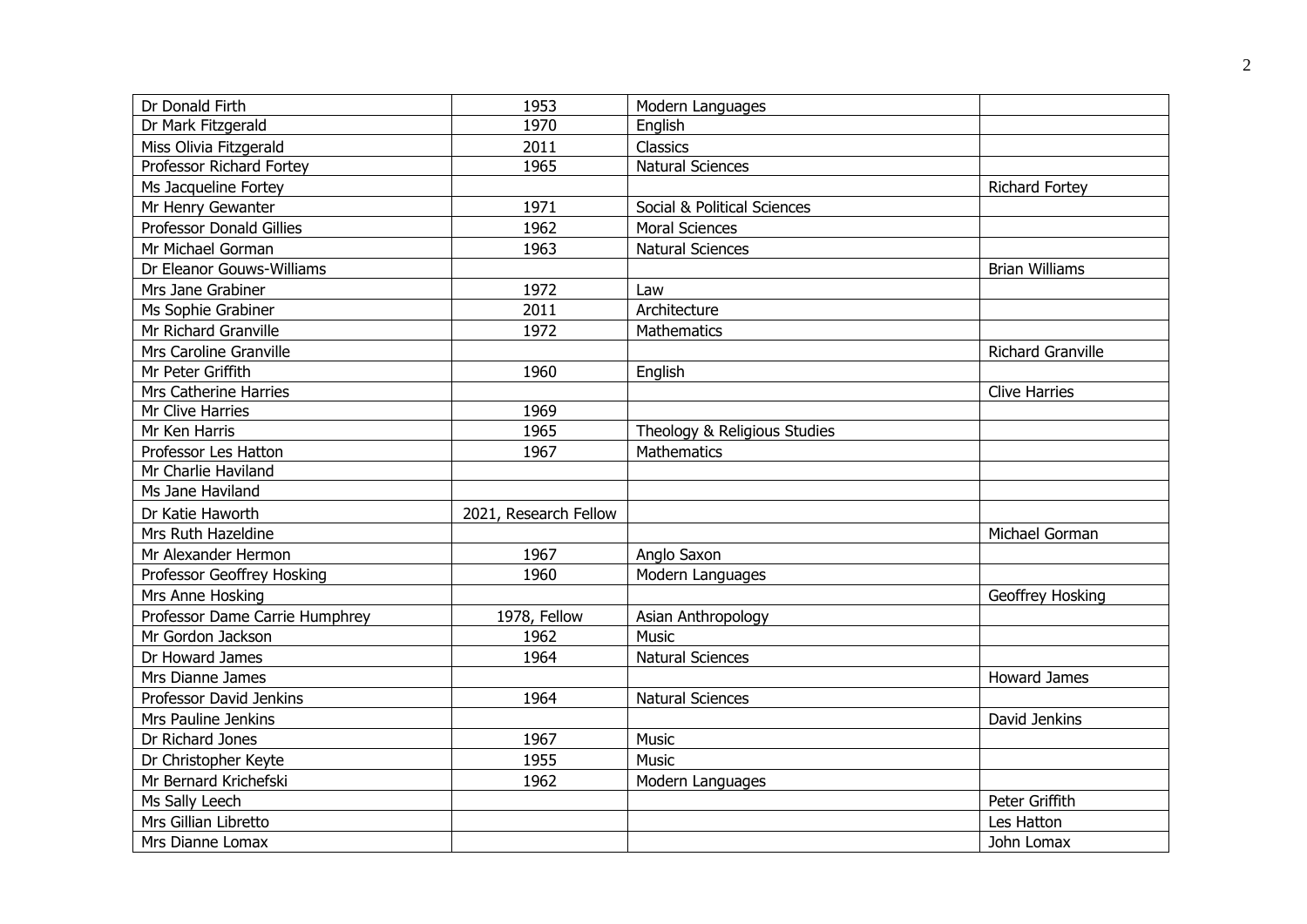| Mr John Lomax                 | 1964          | Mathematics                 |                     |
|-------------------------------|---------------|-----------------------------|---------------------|
| Mr Stuart Lyons               | 1962          | Classics                    |                     |
| Mrs Ellen Lyons               |               |                             | <b>Stuart Lyons</b> |
| Mrs Christine Mann            |               |                             | John Mann           |
| Professor John Mann           | 1961          | Engineering                 |                     |
| Dr Peter Marriott             | 1969          | Engineering                 |                     |
| Dr Penny Marriott             |               |                             | Peter Marriott      |
| Mrs Alison Minns              |               |                             |                     |
| Dr Ken Moody                  | 1958, Fellow  | Mathematics                 |                     |
| Mr Adrian Moore               | 1968          | Modern Languages            |                     |
| Mr Tony Neal                  | 1967          | <b>Mechanical Sciences</b>  |                     |
| Mrs Valerie Neal              |               |                             | <b>Tony Neal</b>    |
| Mrs Nicole Oakley             |               |                             | Nigel Oakley        |
| Dr Nigel Oakley               | 1952          | <b>Natural Sciences</b>     |                     |
| Mr John Pilgrim               | 1954          | Archaeology & Anthropology  |                     |
| Dr Robin Poston               | 1962          | <b>Natural Sciences</b>     |                     |
| Mrs Angela Press              |               |                             | <b>Martin Press</b> |
| Dr Martin Press               | 1962          | <b>Natural Sciences</b>     |                     |
| Professor Michael Proctor     | 2013, Provost |                             |                     |
| Dr Julia Proctor              |               |                             |                     |
| Mr David Radwell              |               |                             | John Slater         |
| Mr Quentin Rappoport          | 1962          |                             |                     |
| Mrs Jane Robertson            |               |                             | Sandy Robertson     |
| Dr Sandy Robertson            | 1960          | <b>Natural Sciences</b>     |                     |
| Dr John Rokos                 | 1962          | <b>Natural Sciences</b>     |                     |
| Mr Andrew Shepherd            |               |                             | <b>Alison Minns</b> |
| Mr John Slater                | 1959          | <b>Mechanical Sciences</b>  |                     |
| Mr Stephen Smith              | 1969          | English                     |                     |
| Mr Adrian Smith               | 1960          | Archaeology & Anthropology  |                     |
| Mrs Bethan Smith              |               |                             | Stephen Smith       |
| Mr Richard Strange            | 1960          | <b>Natural Sciences</b>     |                     |
| Mr Neil Taylor                | 1967          | Social & Political Sciences |                     |
| Mrs Susan Thompson            |               |                             | Alwyn Thompson      |
| Dr Alwyn Thompson             | 1962          | <b>Natural Sciences</b>     |                     |
| Mr Stephen Turner             | 1972          | Engineering                 |                     |
| Mrs Sheena Turner             | 1973          | Economics                   | Stephen Turner      |
| Professor Simon van Heyningen | 1962          | <b>Natural Sciences</b>     |                     |